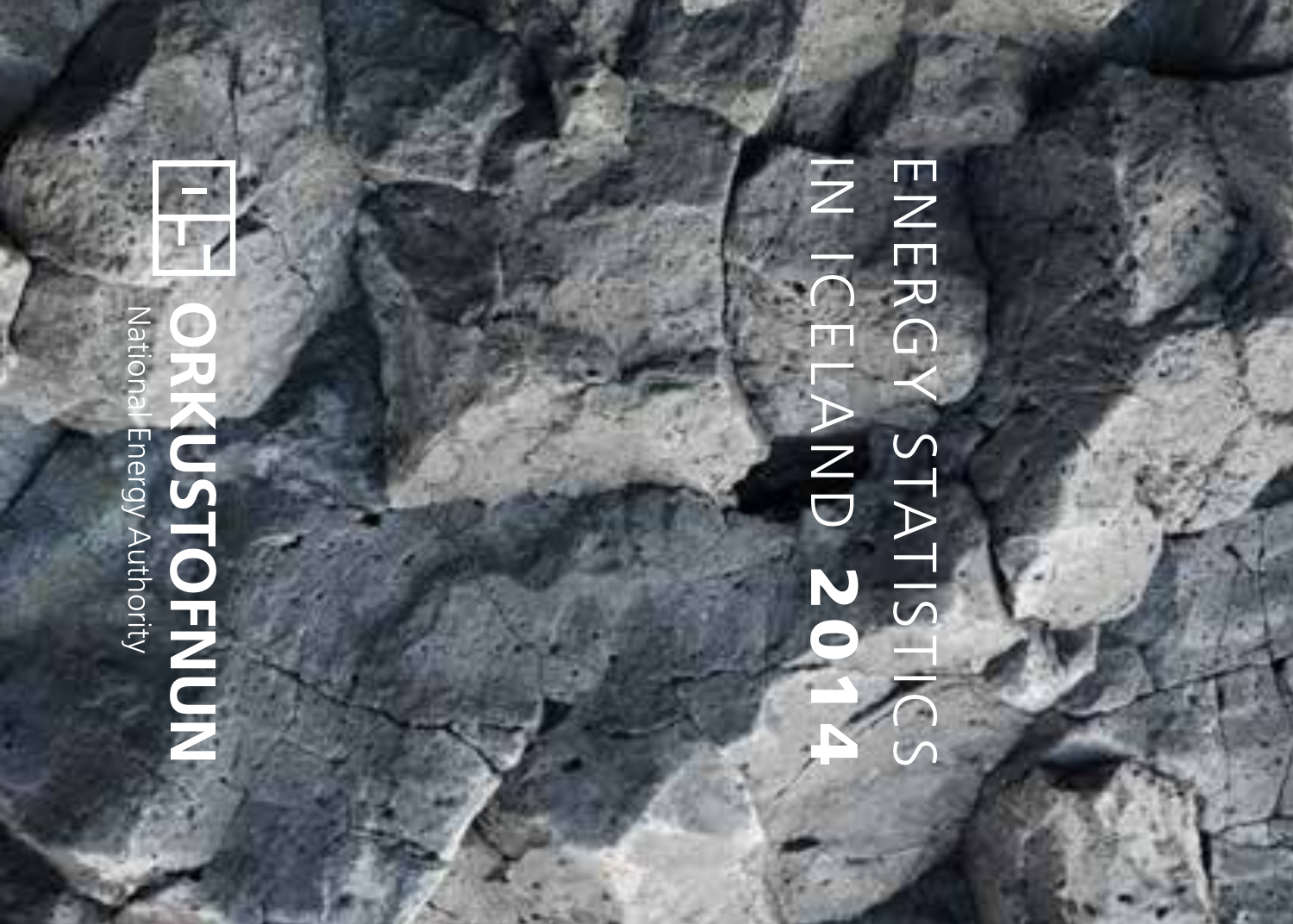## Electricity network Electricity network

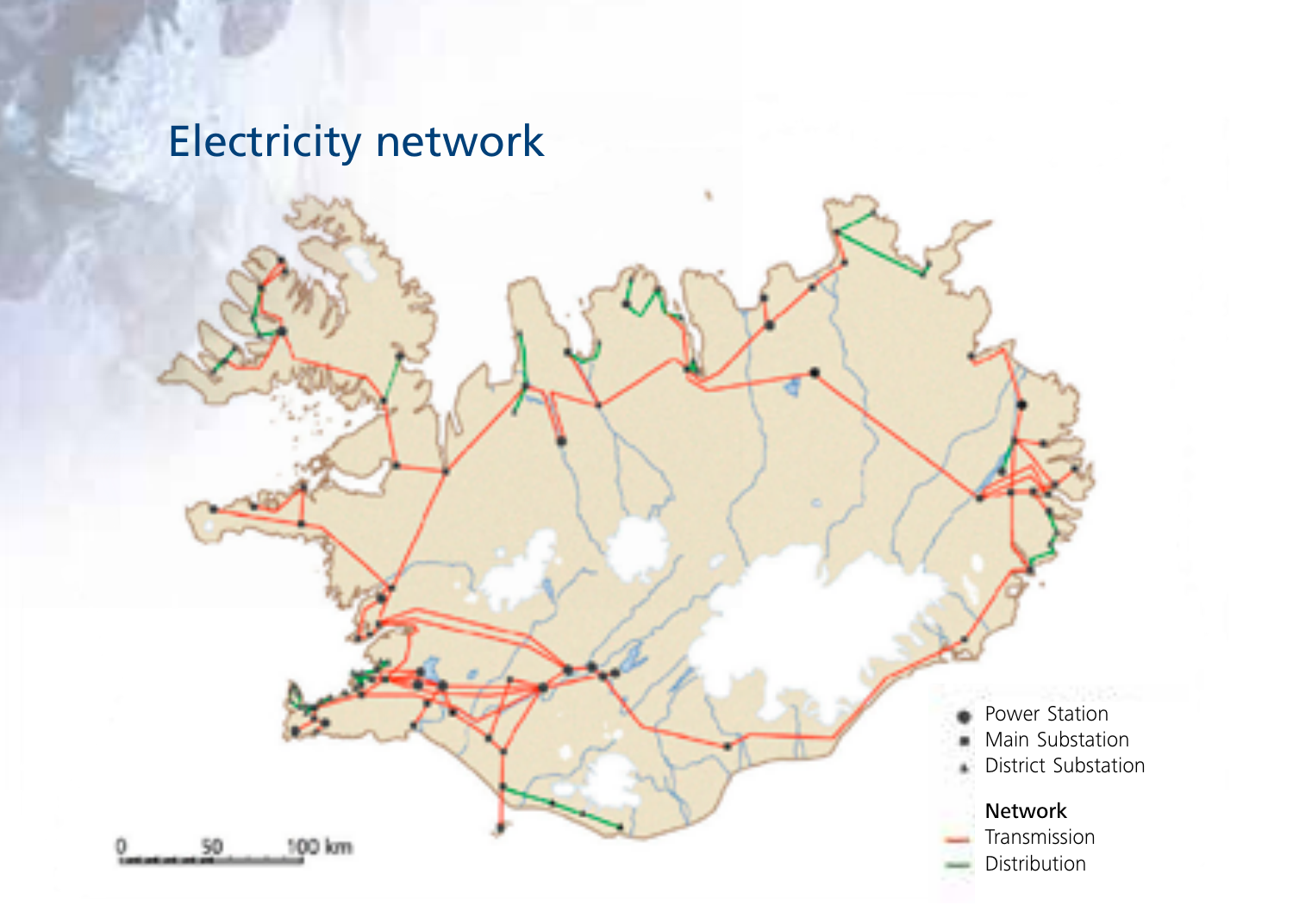#### Primary energy use in Iceland 1940–2014

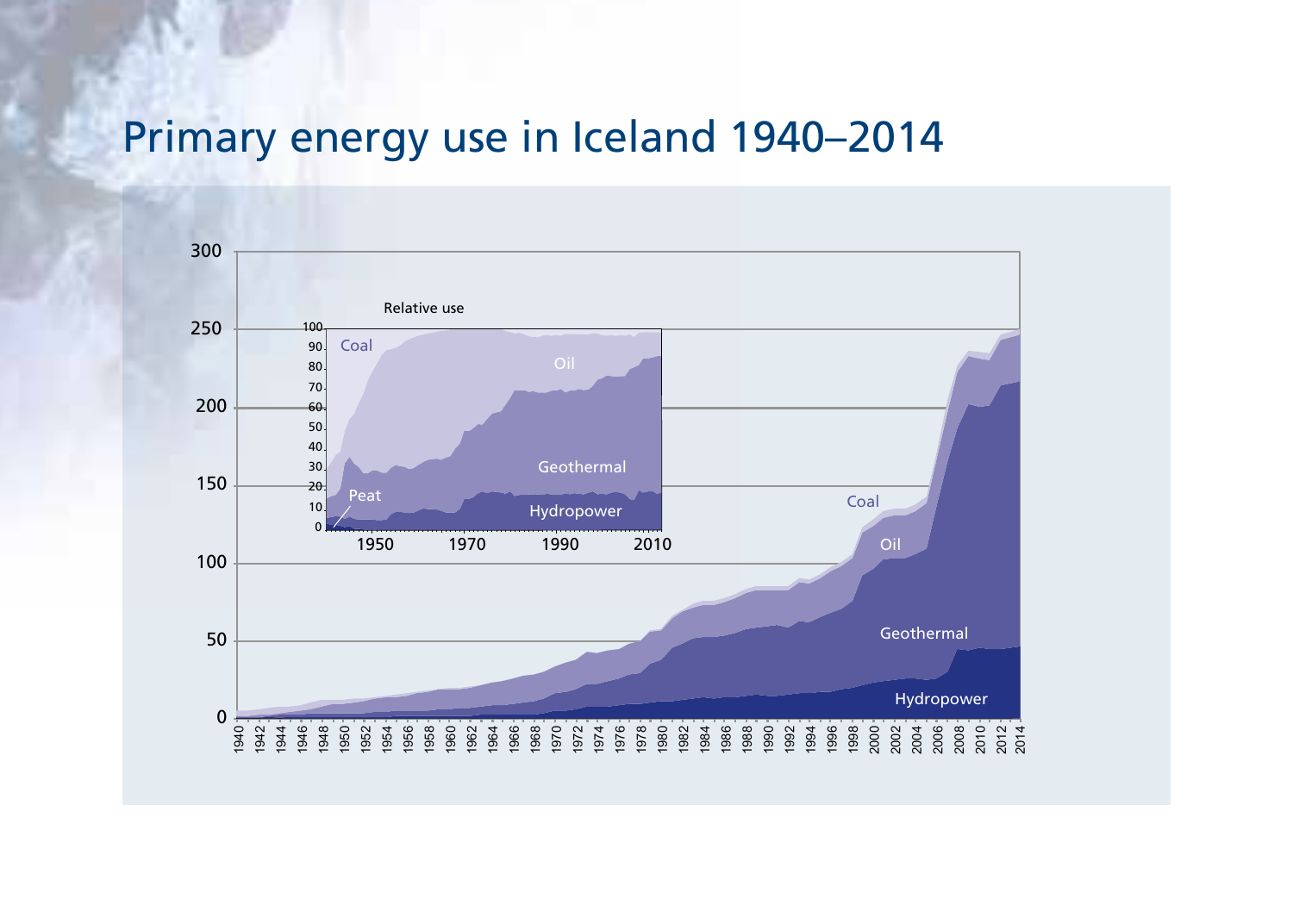#### Generation of electricity in Iceland 2014 and 2013

#### Installed capacity in power plants

|            | 2014      |                          | 2013                     |      |
|------------|-----------|--------------------------|--------------------------|------|
|            | <b>MW</b> | %                        | <b>MW</b>                | %    |
| Hydro      | 1.986     | ł.<br>72,0               | Ť<br>1.986               | 71,8 |
| Geothermal | 665       | 24,1                     | 665                      | 24,0 |
| Fuel       | 106       | Ţ<br>3,8                 | <b>STAR</b><br>÷<br>114  | 4,1  |
| Wind       | 3         | 0,1                      | $\overline{\phantom{a}}$ | 0,1  |
| Total      | 2.760     | Ţ<br>100<br><b>STATE</b> | ŧ<br>2.767               | 100  |

#### Electricity production

|            | 2014                     |                                     | 2013   |                          |
|------------|--------------------------|-------------------------------------|--------|--------------------------|
|            | GWh                      | %                                   | GWh    | %                        |
| Hydro      | 12.873                   | ÷<br>71                             | 12.863 | Ť.<br>71,0               |
| Geothermal | 5.239                    | 28,9                                | 5.245  | 29,0                     |
| Fuel       | $\overline{\phantom{0}}$ | <b>STATE</b><br>÷<br>$\Omega$<br>a. | 3      | Ţ<br>0                   |
| Wind       | 8                        | $\Omega$                            | 5      | 0                        |
| Total      | 18.122                   | Ŧ<br>100                            | 18.116 | <b>STATE</b><br>÷<br>100 |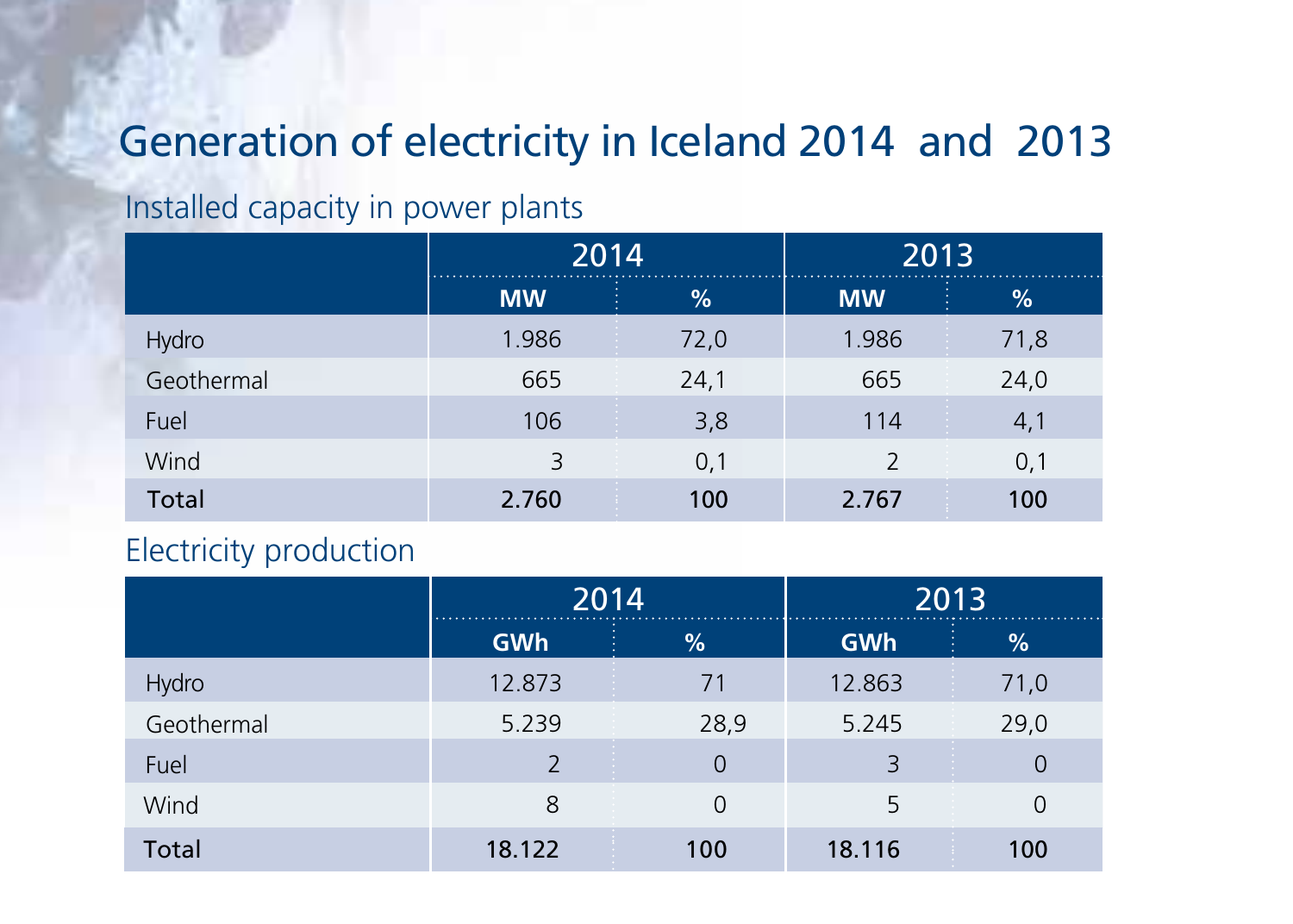#### Installed capacity in hydro power plants



The numbered dots in the picture show the main hydro power plants in Iceland. The largest are specified (green dots).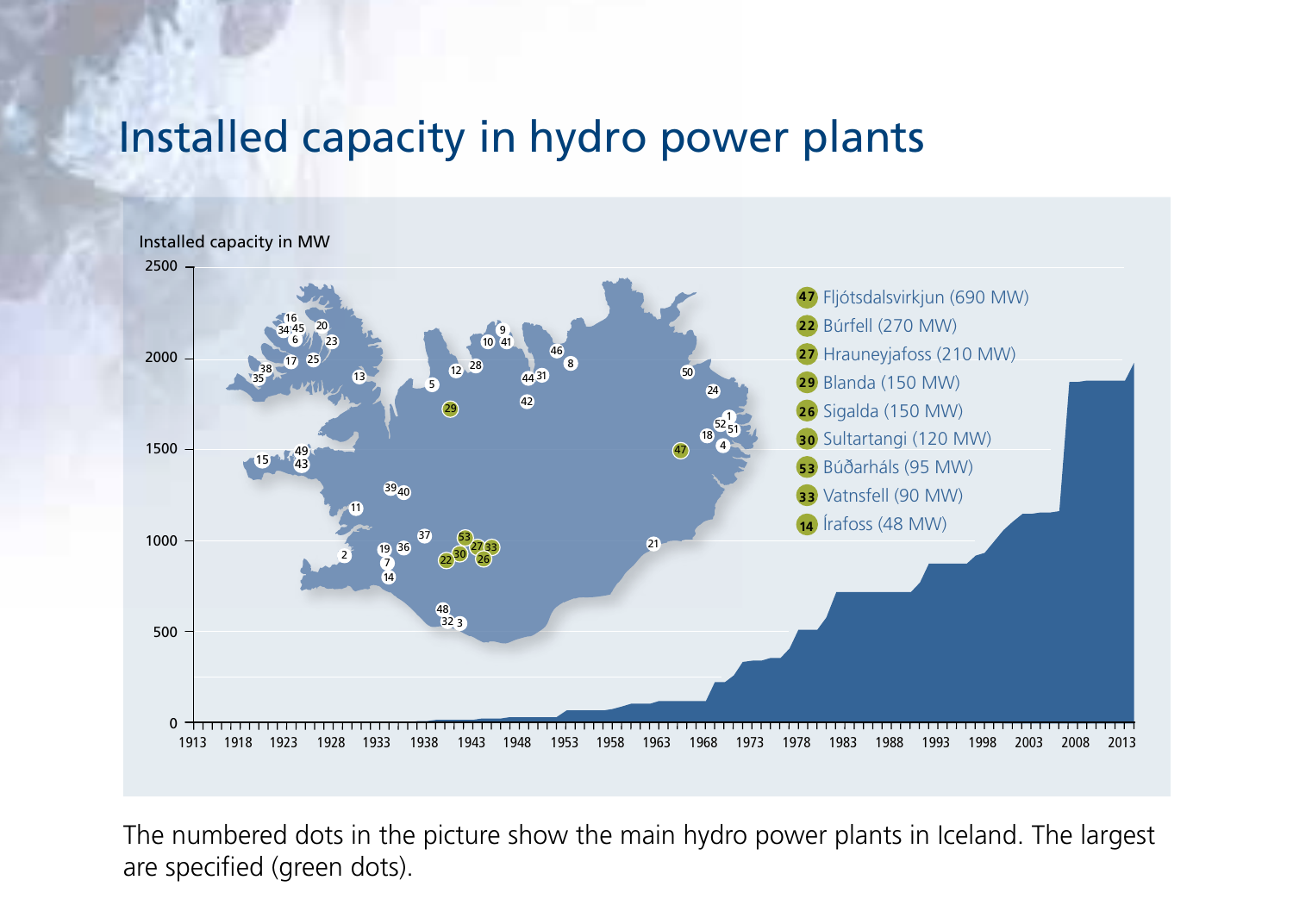#### Comparison of energy prices for residential heating mid year 2014

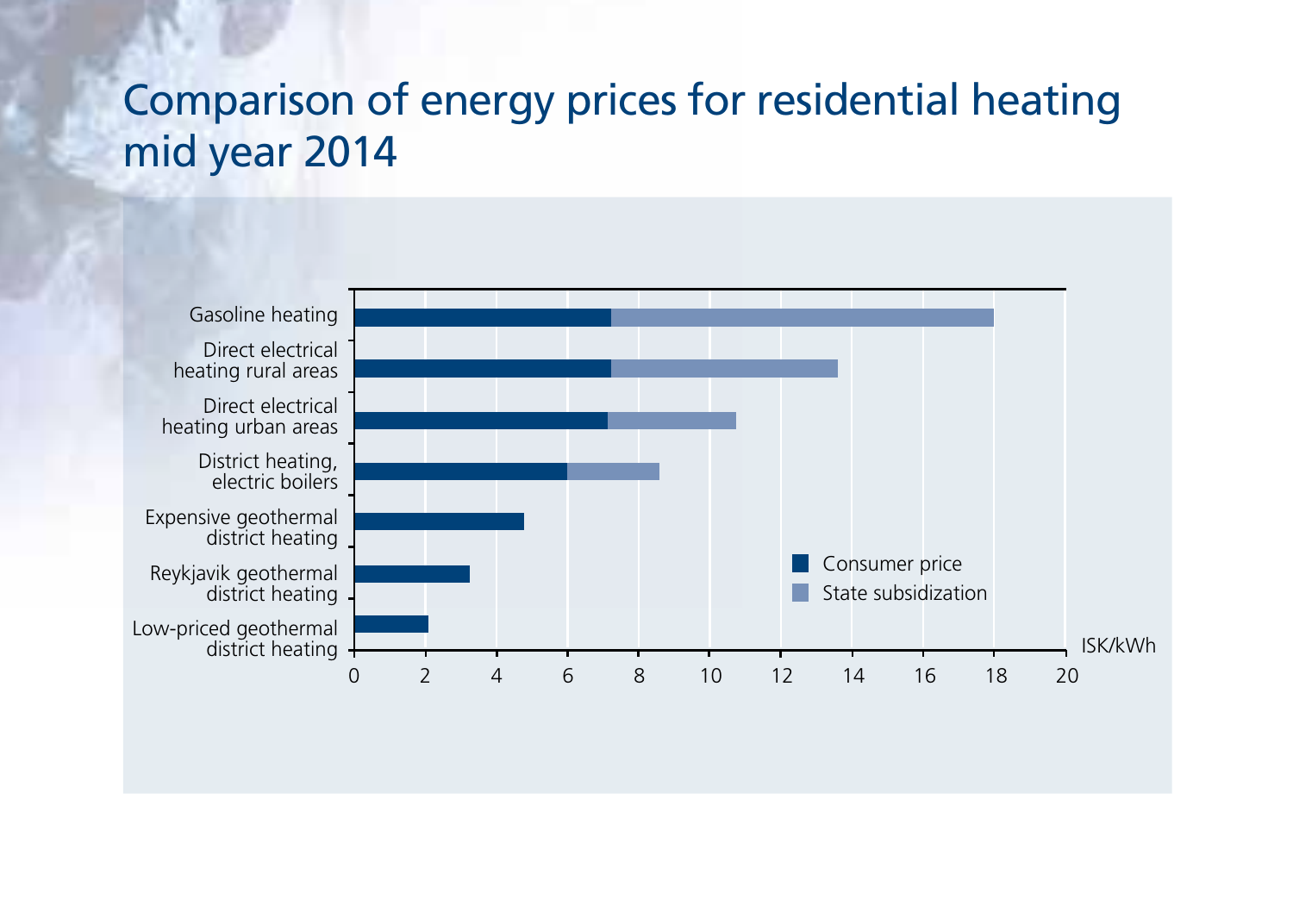#### Heat use with Geothermal Energy in 2014

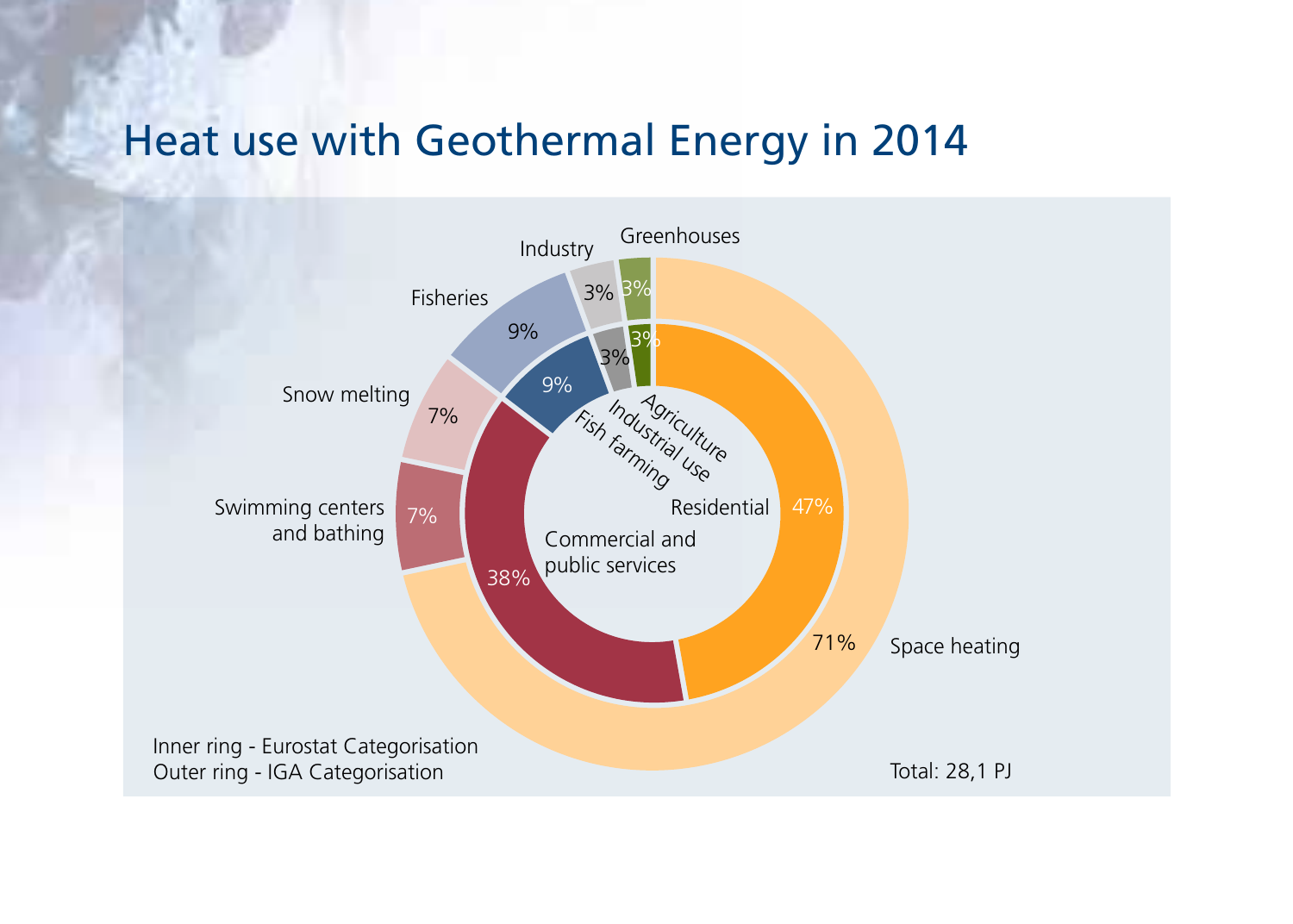#### Oil consumption in Iceland 1982–2014

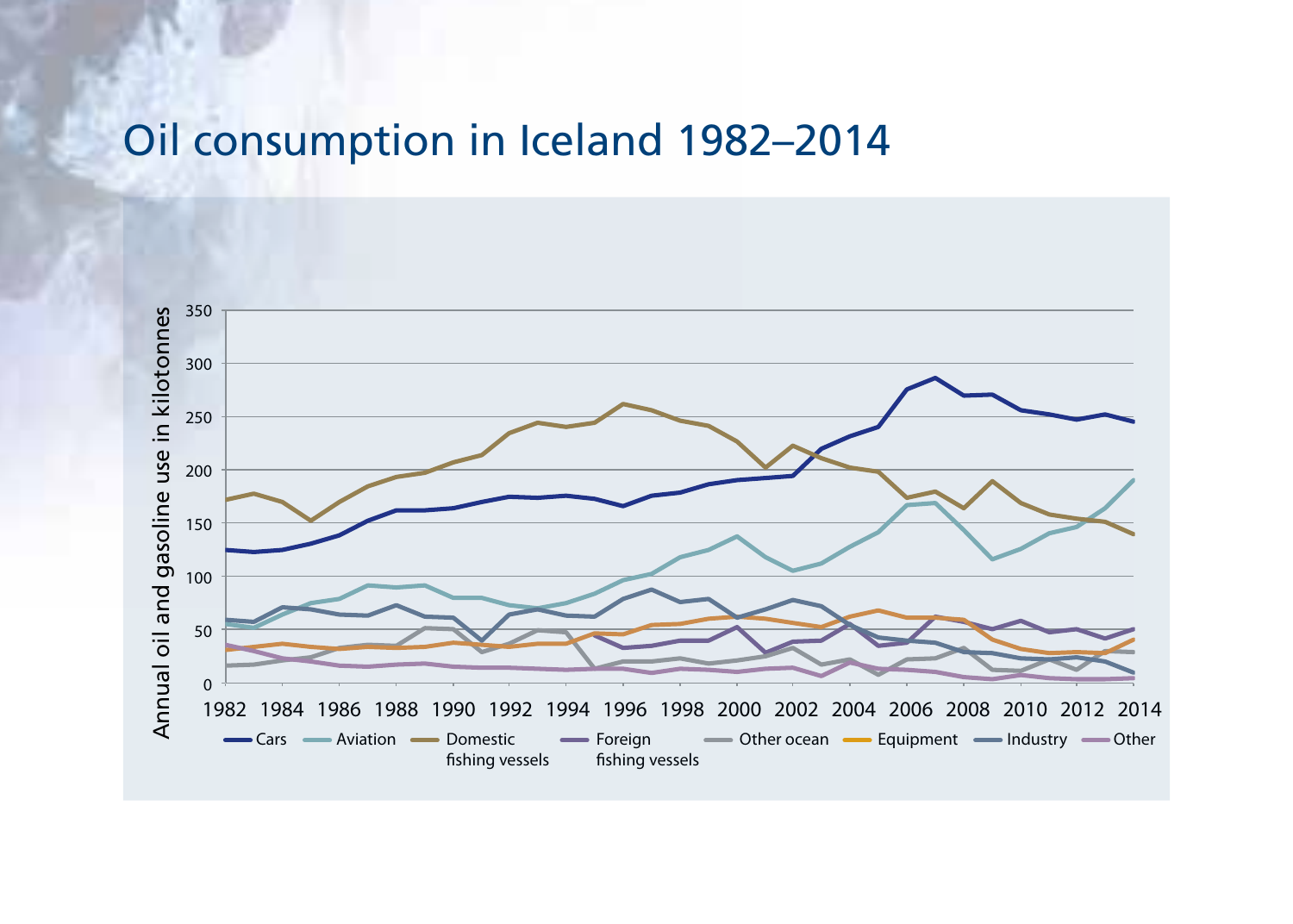#### Units of power and energy

The International System of Units (SI) is the system of measurement used in Iceland. The basic and customary units for power and energy are:

| Basic unit     | Joule(J)       | Watt(W) |
|----------------|----------------|---------|
| Customary unit | Watt hour(MWh) | ٠       |

The prefixes for multiples of units in the SI system are:

| Exa  | E | 1018            |
|------|---|-----------------|
| Peta | P | $10^{15}$       |
| Tara | т | $10^{12}$       |
| Giga | G | 10 <sup>9</sup> |
| Mega | M | 10 <sup>6</sup> |
| Kilo | k | 10 <sup>3</sup> |

Sometimes other units which are not part of the SI system are used, e.g. horsepower, hp, or ton of oil equivalent, toe. The same prefixes are used, e.g. ktoe and Gtoe.

1 hestafl =  $0.75$  kW  $1 \text{ to } i = 41.9 \text{ GJ}$  $1 Wh = 3.6 kJ$ 1PJ = 0,278 TWh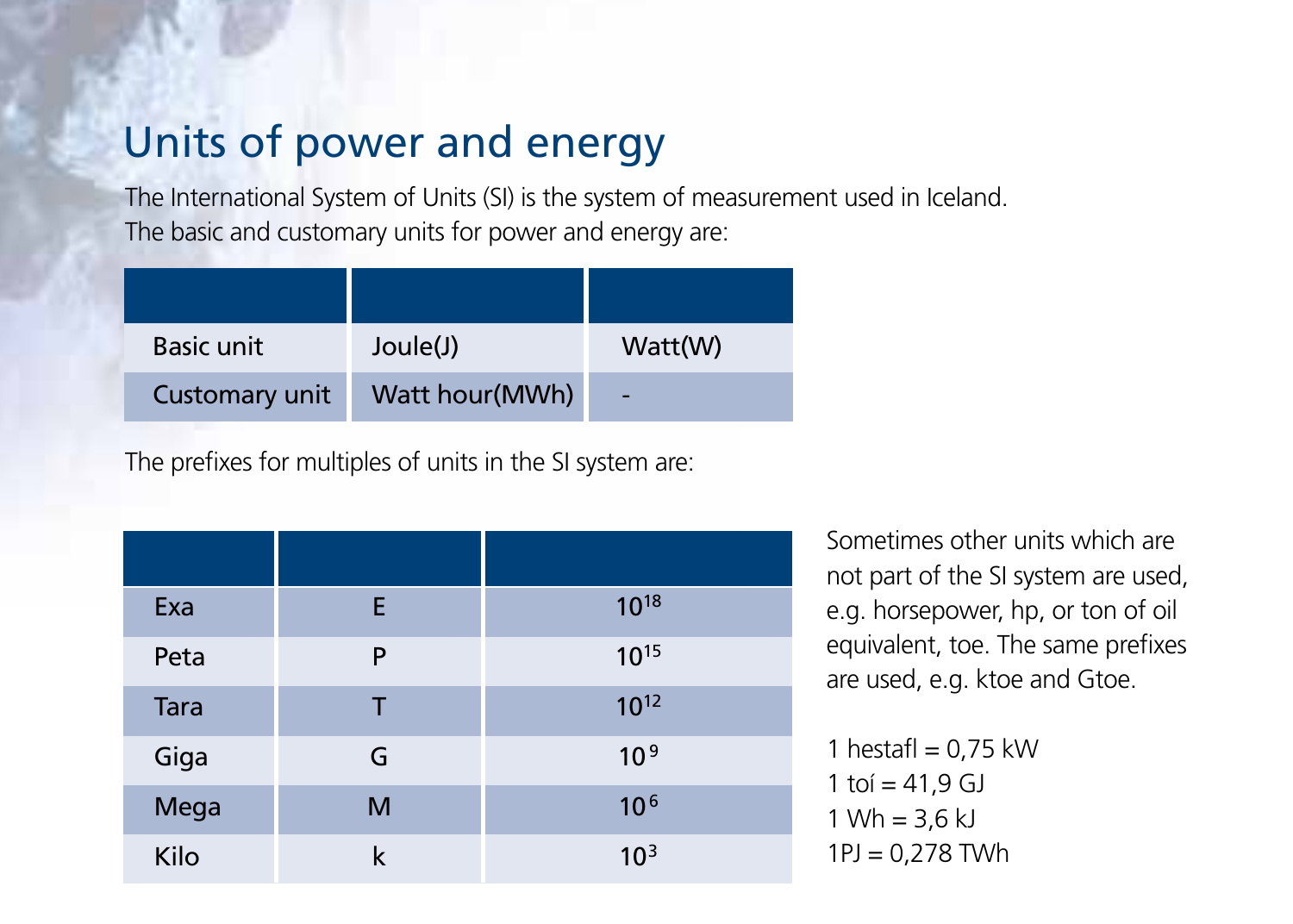#### Electricity consumption 2014

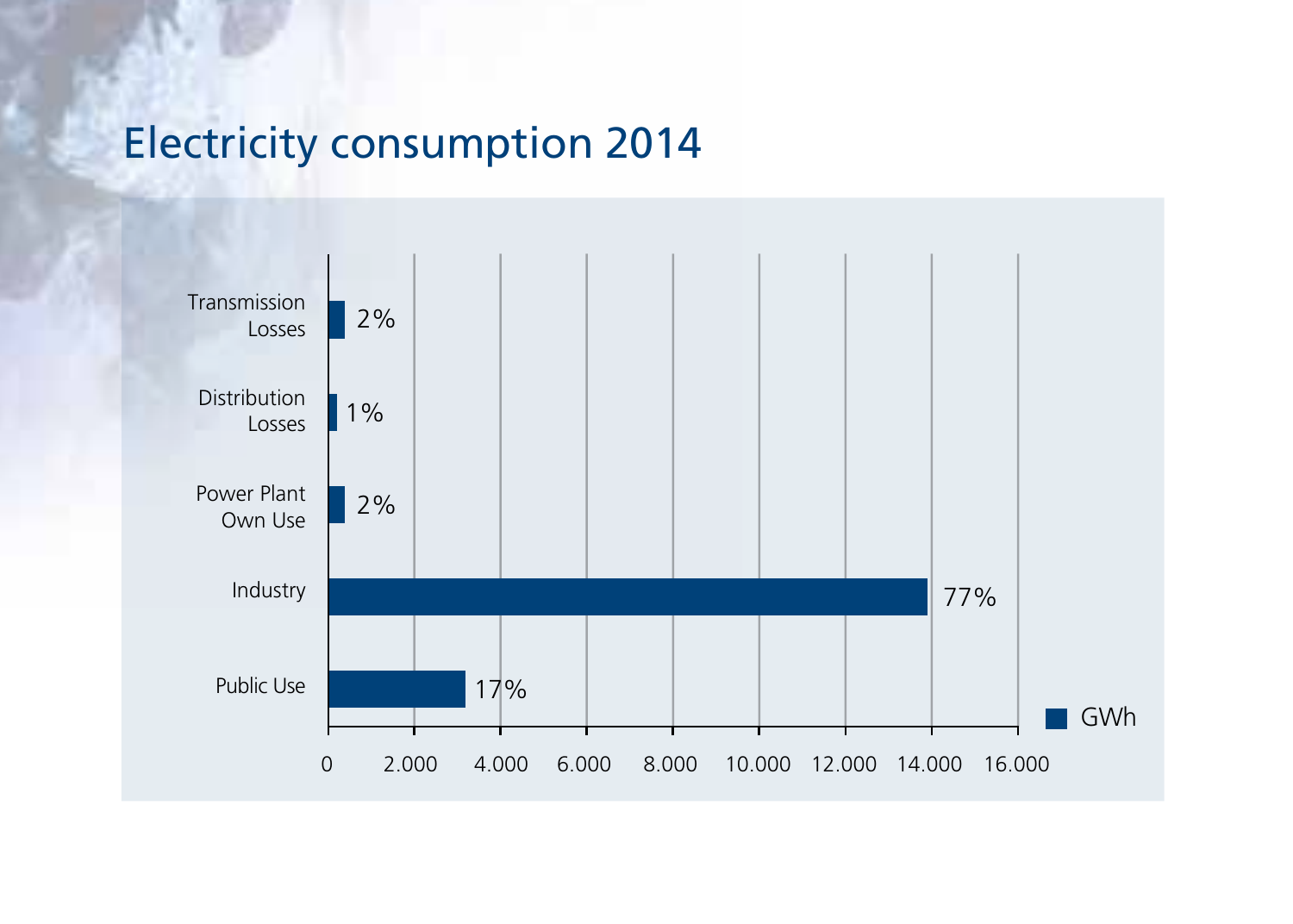## Geothermal fields

High-temperature area

- Possible high-temperature areas
- Low-temperature area

Bedrock age

< 0,8 M. years 0,8–3,3 M. years 3,3–15 M. years

Source: ÍSOR 2010: KS/HJO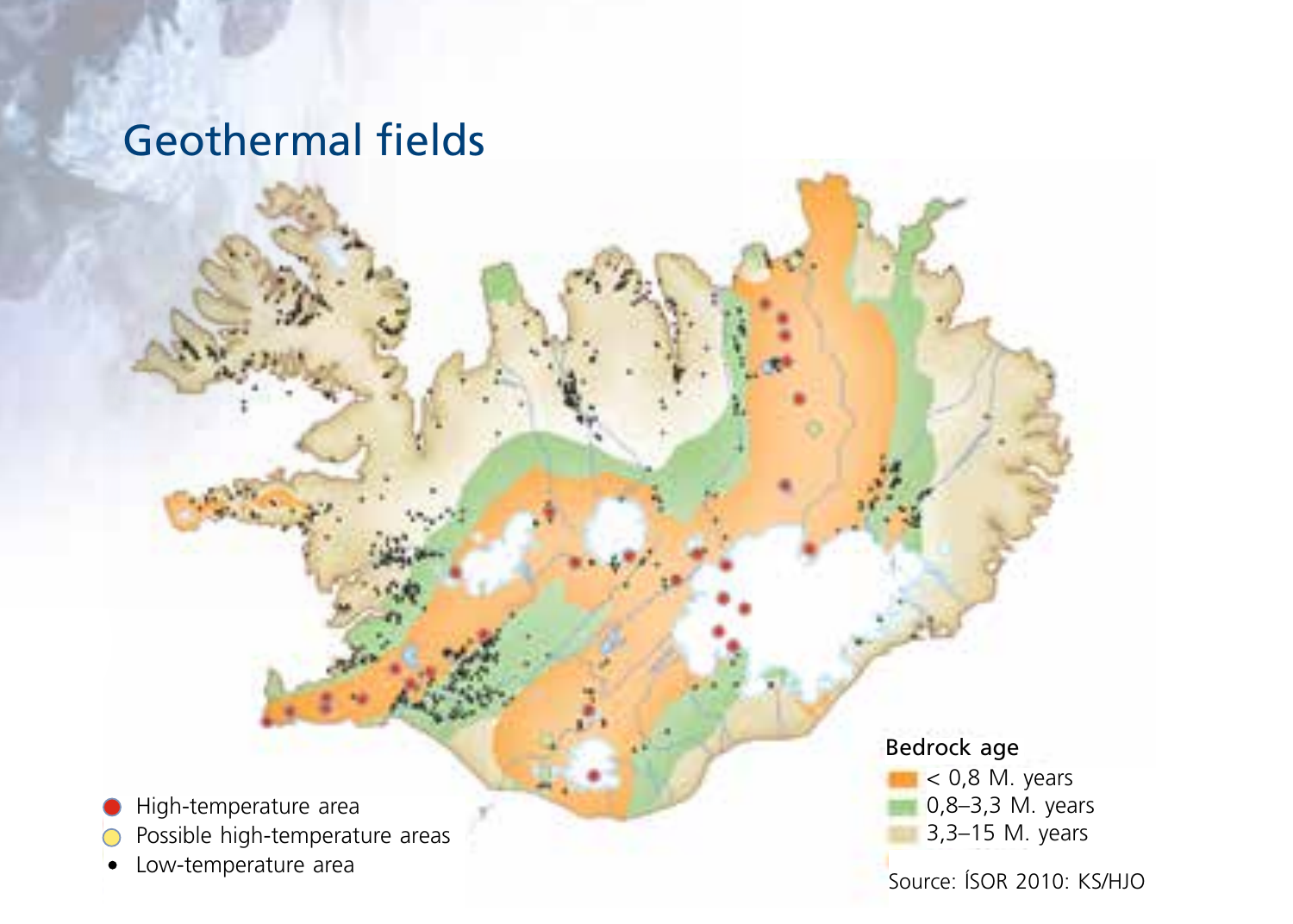## Space heating 1970–2014

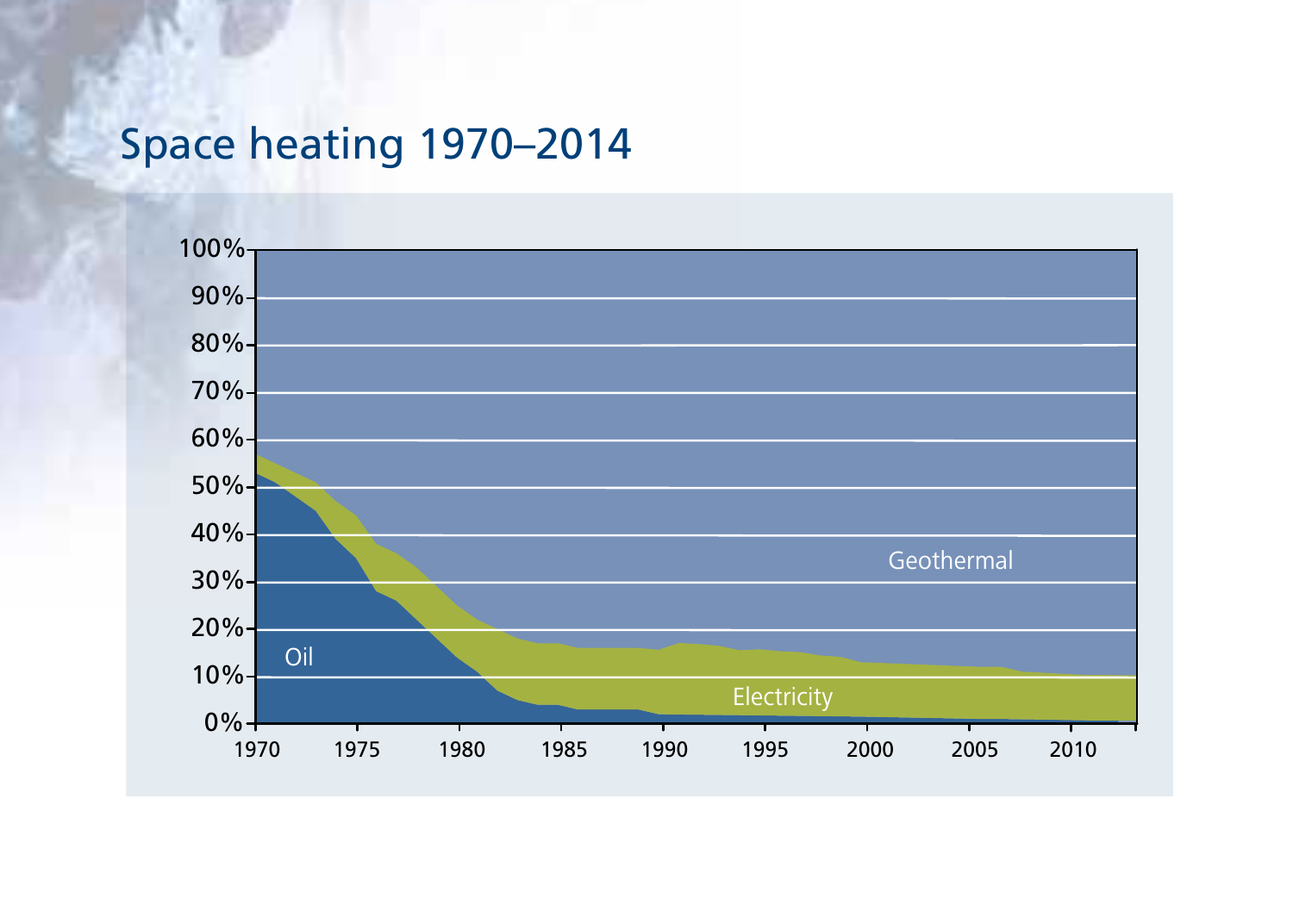#### Generation of electricity – geothermal energy